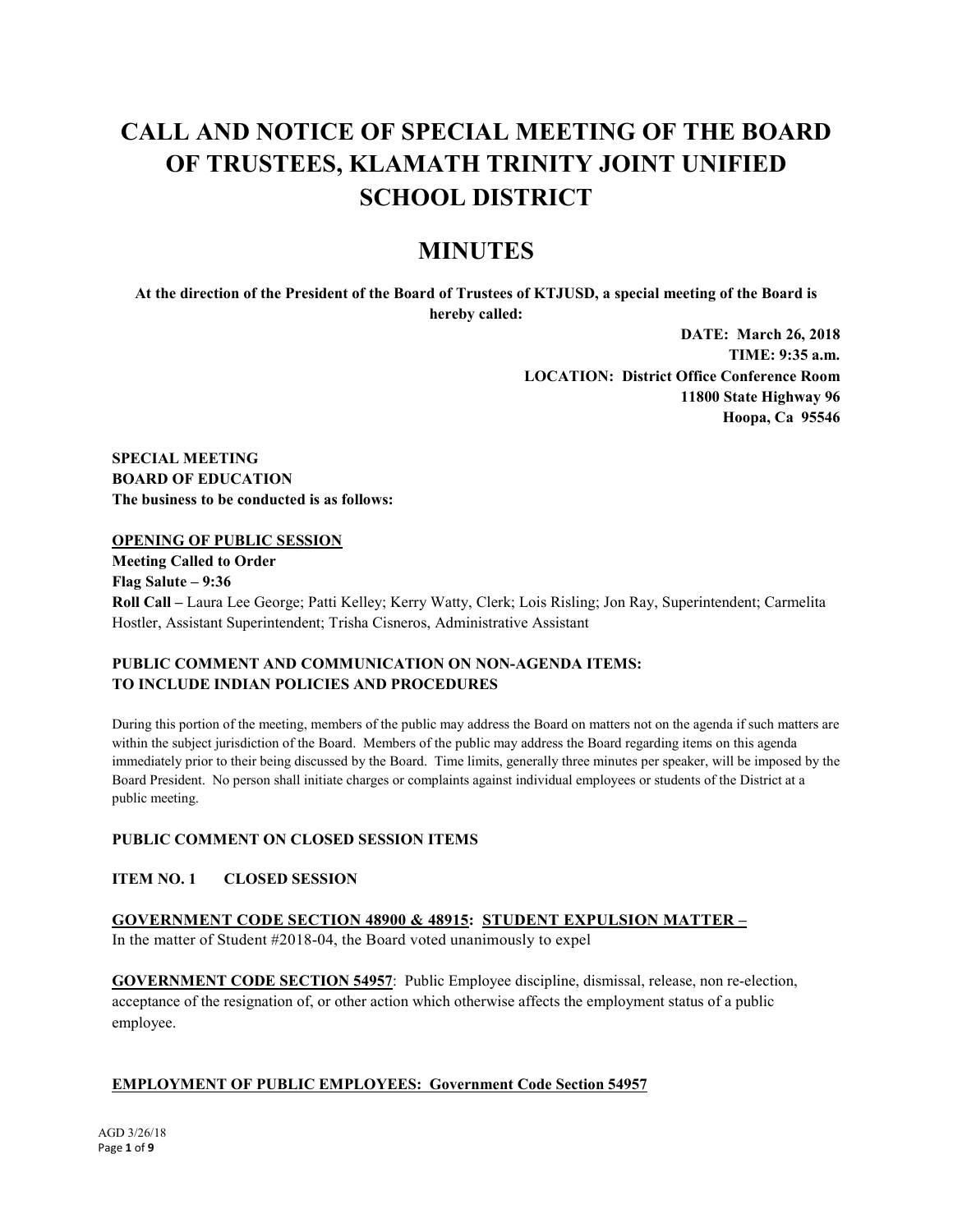- $\triangleright$  Cultural Consultant/Performance Agreement Carole Lewis
- Cultural Consultant/Performance Agreement Richard O'Rourke III

GOVERNMENT CODE SECTION 54956.9 Conference with Legal Counsel – Anticipated Litigation: Under Government Code sections 54956.9(d)(2), the Klamath Trinity Joint Unified Board of Trustees hereby provides public notice that it may meet in Closed Session to decide whether there is significant exposure to litigation, and to consider and act in connection with matters for which there is a significant exposure to litigation. Under Government Code sections 54956.9, the Klamath Trinity Joint Unified Board of Trustees hereby provides public notice that it may meet in Closed Session to decide to initiate litigation and to consider and act in connection with litigation it has decided to initiate Conference with Legal Counsel – Anticipated Litigation: Significant exposure to Litigation.

GOVERNMENT CODE SECTIONS 6549.1(d) AND 54957.6 CONFERENCE WITH LABOR NEGOTIATOR Agency Negotiator: Jon Ray, Superintendent, Employee Organizations: Klamath Trinity Teachers Association (KTTA); California School Employees Association, Chapter 347 (CSEA); Unrepresented Employees.

## *RETURN TO OPEN SESSION - 11:10am*

## **ACTIONS RESULTING FROM CLOSED SESSION**

## **ITEM NO. 2 ACTION ITEMS**

## **2.1 OUT OF STATE TRAVEL**

MSC to approve the out of state travel for the Director of Maintenance and Transportation to Reno, NV for the Transportation Director Conference from July 12-15, 2018

Risling/George

George: Aye Kelley: Aye Watty: Aye Risling: Aye

## **2.2 ELSIE MAY GARDNER RICKLEFS AND RICHARD RICKLEFS MEMORIAL FUND GRANT FROM HUMBOLDT AREA FOUNDATION**

MSC to accept the Elsie May Gardner Ricklefs and Richard Ricklefs Memorial Fund Grant from the Humboldt Area Fund in the amount of \$1,000. The funds are to be used to purchase therapeutic equipment for the Reflection Room at Hoopa High School.

George/Kelley

George: Aye Kelley: Aye Watty: Aye Risling: Abstain

3-1-0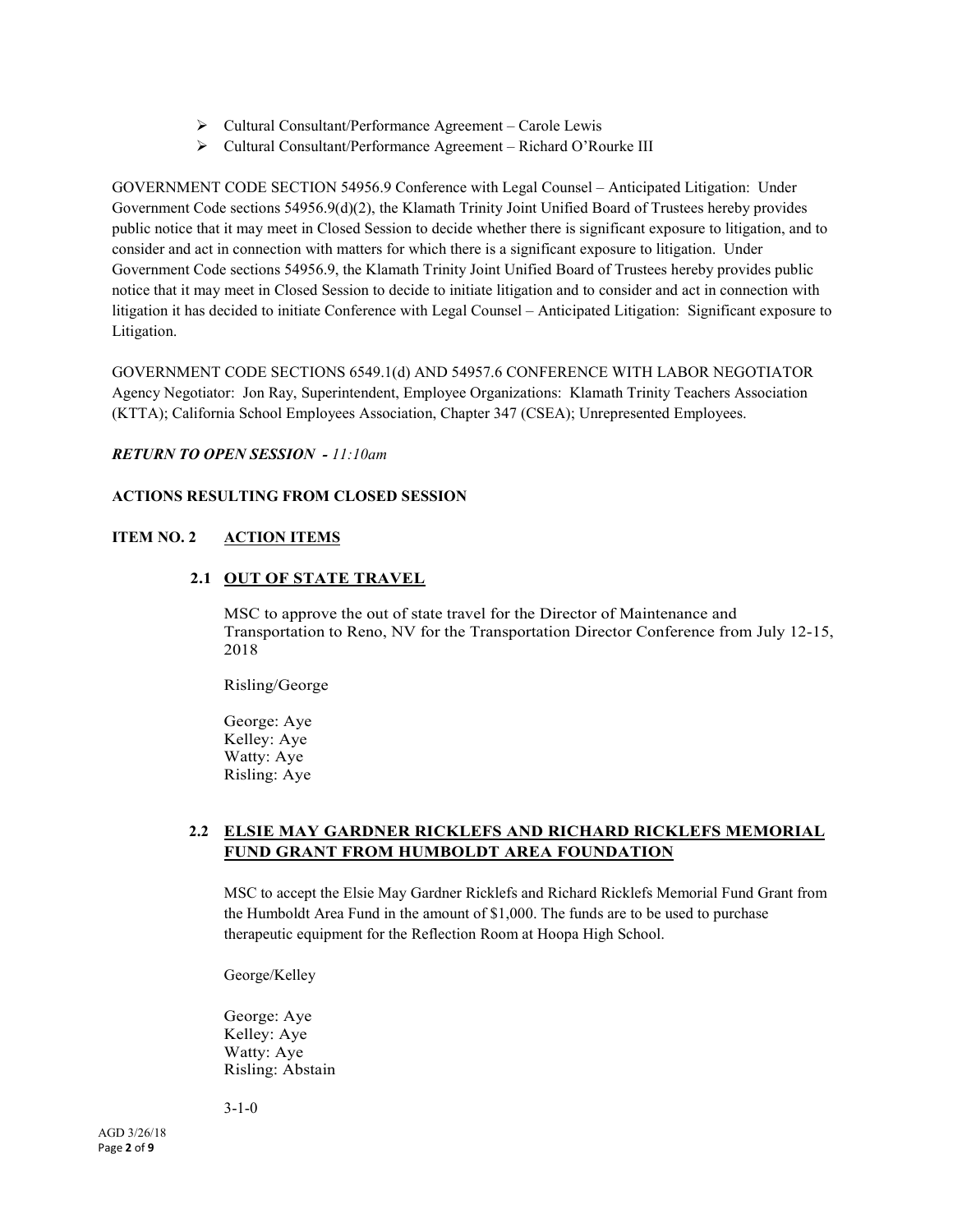## **2.3 MOU FOR DEPARTMENT OF HEALTH AND HUMAN SERVICES SUBSTANCE ABUSE AND MENTAL HEALTH SERVICES ADMINISTRATION GRANT APPLICATION**

MSC to approve the MOU.

George/Kelley

George: Aye Kelley: Aye Watty: Aye Risling: Aye

#### **2.4 TOTAL SCHOOL SOLUTIONS**

MSC to approve entering into contract with Total School Solutions for consultation services

George/Risling

George: Aye Kelley: Aye Watty: Aye Risling: Aye

#### **2.5 RESOLUTION 2018-03/RETIREMENT INCENTIVE**

MSC to approve the resolution to negotiate a retirement incentive through the Public Agency Retirement System (PARS). The incentive will be for Certificated non-management and is as follows: one retiree no benefit, two retirees 70% of final pay, and 3 or more retirees 85% of final pay. All other groups: no benefit.

Watty/George

George: Aye Kelley: Aye Watty: Aye Risling: Aye

#### **2.6 RESOLUTION 2018-04/SHORT TERM EMPLOYEES**

MSC to approve the resolution regarding short-term employees to perform specified services from January 31, 2018 to December 31, 2018.

Risling/George

George: Aye Kelley: Aye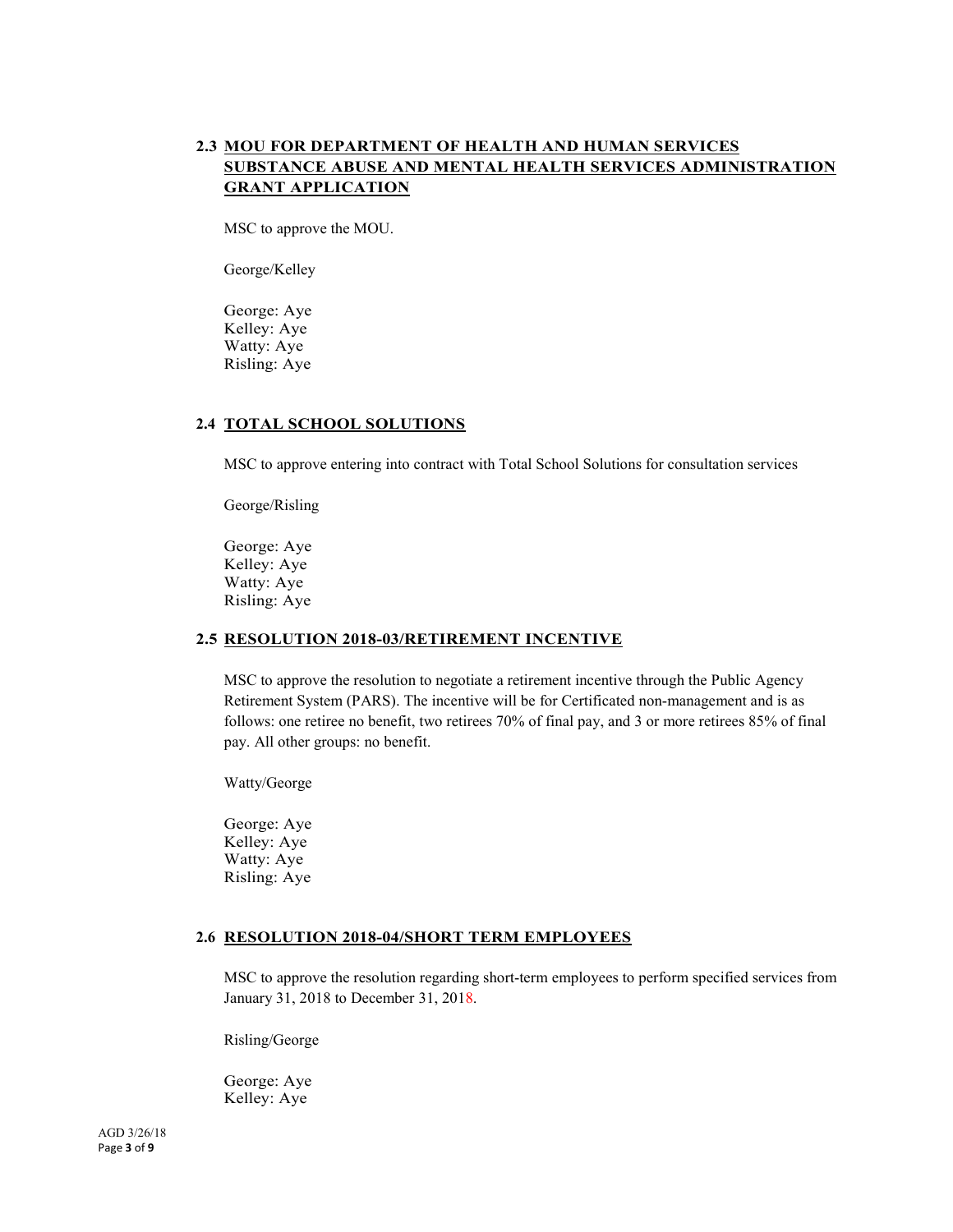Watty: Aye Risling: Aye

#### **2.7 TPP WORKABILITY FLEX CALENDAR 2017-18**

*Watty directed Mr. Ray to resolve issue within the next week to become compliant with article 5.15*

## **2.8 JACK NORTON ELEMENTARY SCHOOL – PH II MULTI PRIME CONTRACTS**

MSC to approve the following bids for the following Multi-Prime Bid Packages:

| 2017.5.4 – HVAC – Ray-Mac Mechanical, Inc.           | \$28,425.00  |
|------------------------------------------------------|--------------|
| 2017.5.5 – Electrical – Robert Colburn Electric Inc. | \$184,190.00 |
| $2017.5.10 -$ Roofing – Ark Design Construction      | \$56,800.00  |
| 2017.5.11 – Metal – North Coast Fabricators          | \$139,135.11 |

Risling/George

George: Aye Kelley: Aye Watty: Aye Risling: Aye

## **2.9 JMR FENCING – CHANGE ORDER**

MSC to approve the change order to increase PO #180348 in the following amounts for the following sites, as well as opening a line on this PO:

| Hoopa Elementary School PH III         | \$2,500 |
|----------------------------------------|---------|
| Orleans Elementary School PH III       | \$2,500 |
| Hoopa High School – I-Tech (Open Line) | \$5,000 |
| Hoopa High School PH III               | \$2,500 |
| Trinity Valley Elementary PH III       | \$2,500 |

George/Kelley

George: Aye Kelley: Aye Watty: Aye Risling: Aye

#### **2.10 HUMBOLDT FENCE CO. – HOOPA HIGH SCHOOL I-TECH**

MSC to approve a purchase order for Humboldt Fence Co for fencing along Loop Rd in the amount of \$8,965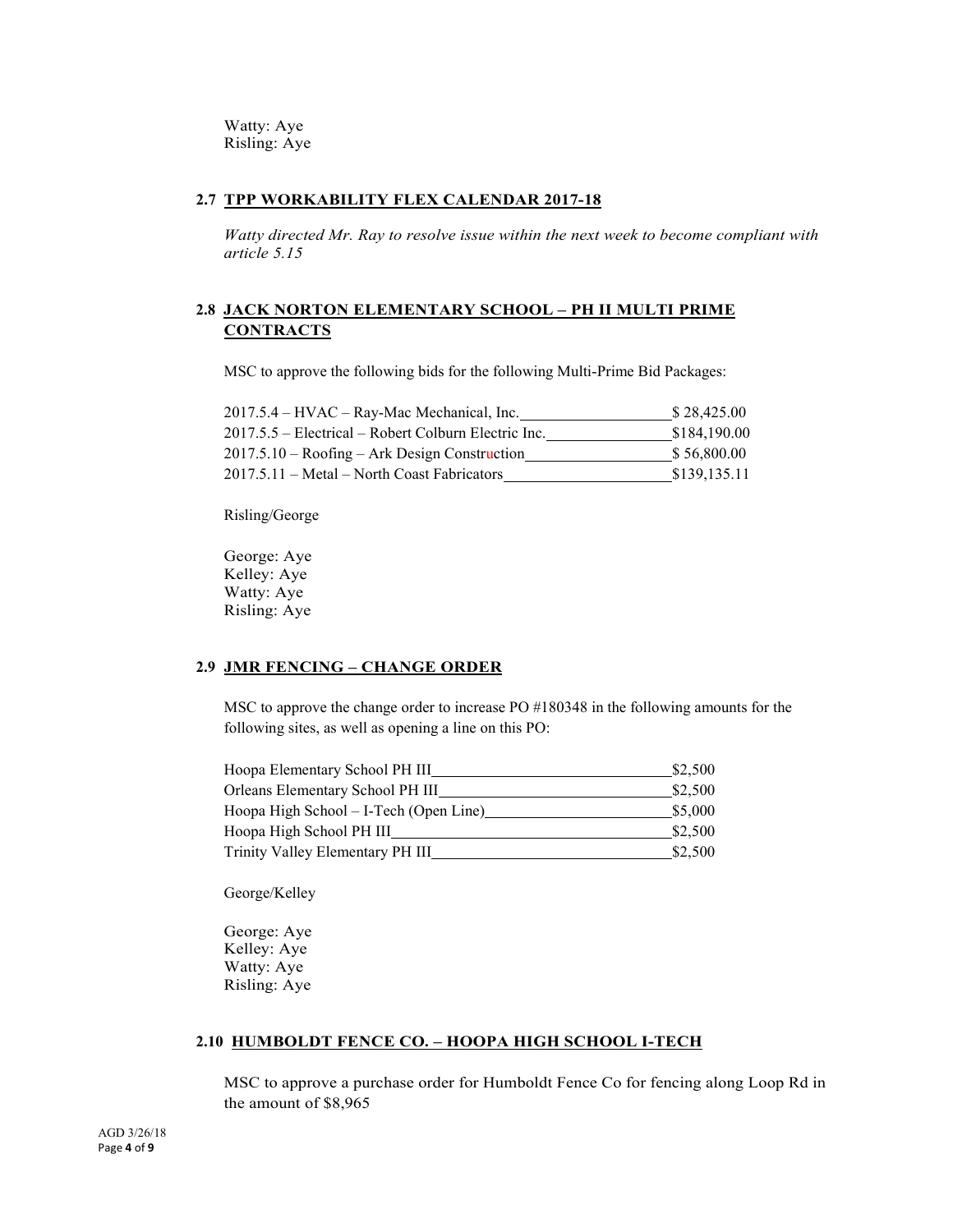George/Kelley

George: Aye Kelley: Aye Watty: Aye Risling: Aye

#### **2.11 HUMBOLDT FENCE CO – HOOPA ELEMENTARY SCHOOL PH III**

MSC to approve a purchase order in the amount of \$9,450.00 for Humboldt Fence Co for a gate at the bus stop in front of Hoopa Elementary School

Risling/George

George: Aye Kelley: Aye Watty: Aye Risling: Aye

#### **2.12 ENA SERVICES – ORLEANS ELEMENTARY SCHOOL PH II**

MSC to approve invoice #132689 in the amount of \$9,990.00 for travel, materials, shipping, and installation.

George/Risling

George: Aye Kelley: Aye Watty: Aye Risling: Aye

## **2.13 WILLOW CREEK ACE HARDWARE – CHANGE ORDER ORLEANS ELEMENTARY PH III**

MSC to approve the change order to increase PO #180348 in the amount of \$2,500

George/Risling

George: Aye Kelley: Aye Watty: Aye Risling: Aye

## **2.14 TRINITY VALLEY CONSULTING ENGINEERS – HOOPA HIGH SCHOOL I-TECH**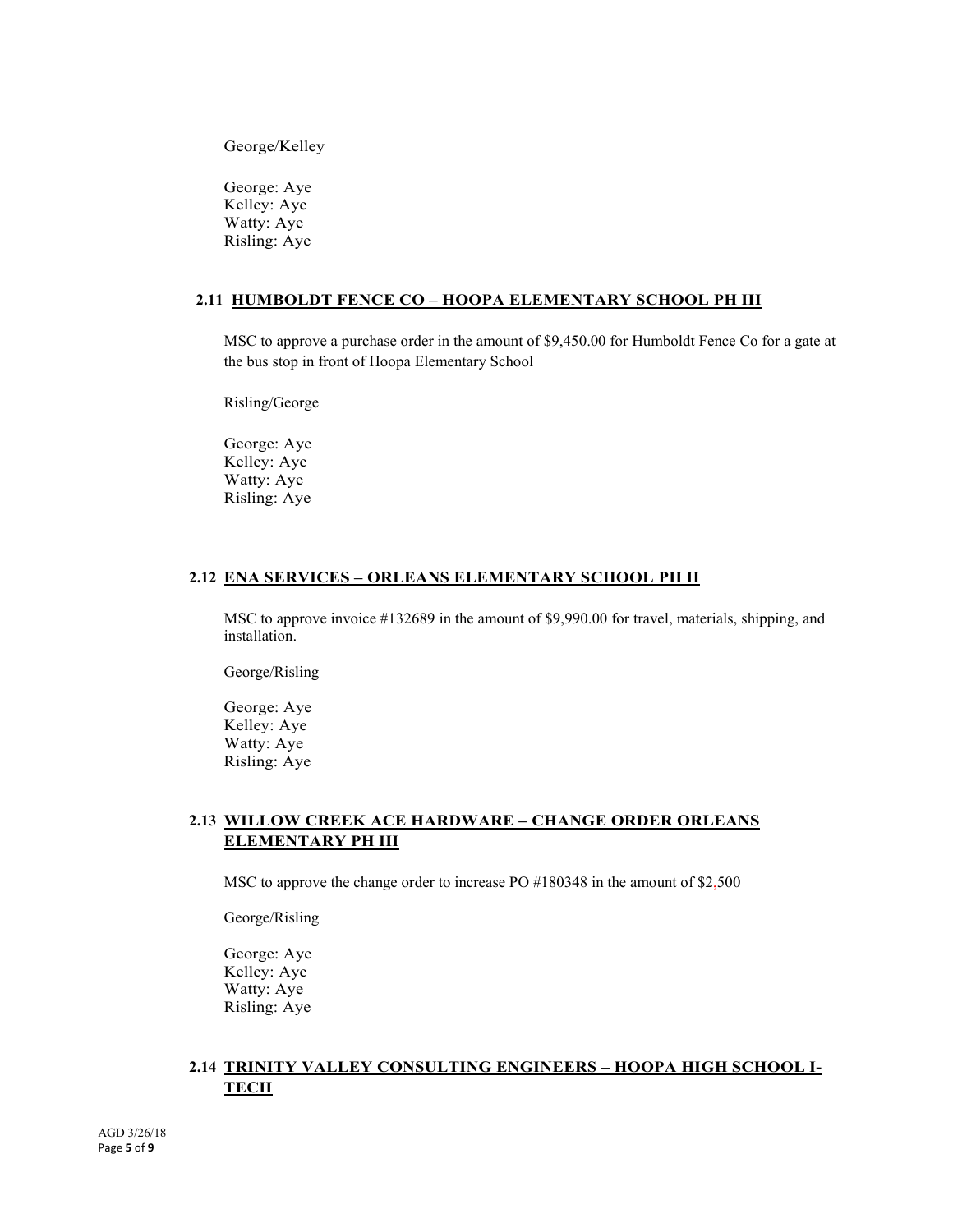MSC to approve a purchase order for Trinity Valley Consulting Engineers in the amount of \$5,000 for services related to Hoopa High School I-Tech

Risling/Kelley

George: Aye Kelley: Aye Watty: Aye Risling: Aye

## **2.15 TRINITY VALLEY CONSULTING ENGINEERS – TRINITY VALLEY ELEMENTARY SCHOOL PH III INC 1**

MSC to approve a purchase order for Trinity Valley Consulting Engineers in the amount of \$5,000 for services related to Trinity Valley Elementary School PH III

Risling/George

George: Aye Kelley: Aye Watty: Aye Risling: Aye

#### **2.16 MCCUEN CONTRUCTION INC – HOOPA HIGH SCHOOL PH III**

MSC to approve change order #1 from McCuen Construction, increasing the PO for Bid Package 2017.3.2.B in the amount of \$8,051.39

Risling/Kelley

George: Aye Kelley: Aye Watty: Aye Risling: Aye

#### **2.17 MCCUEN CONSTRUCTION INC – HOOPA HIGH SCHOOL PH III**

MSC to approve change order #2 from McCuen Construction, increasing the PO for Bid Package 2017.3.2.B in the amount of \$23,466.72

George/Risling

George: Aye Kelley: Aye Watty: Aye Risling: Aye

AGD 3/26/18 Page **6** of **9**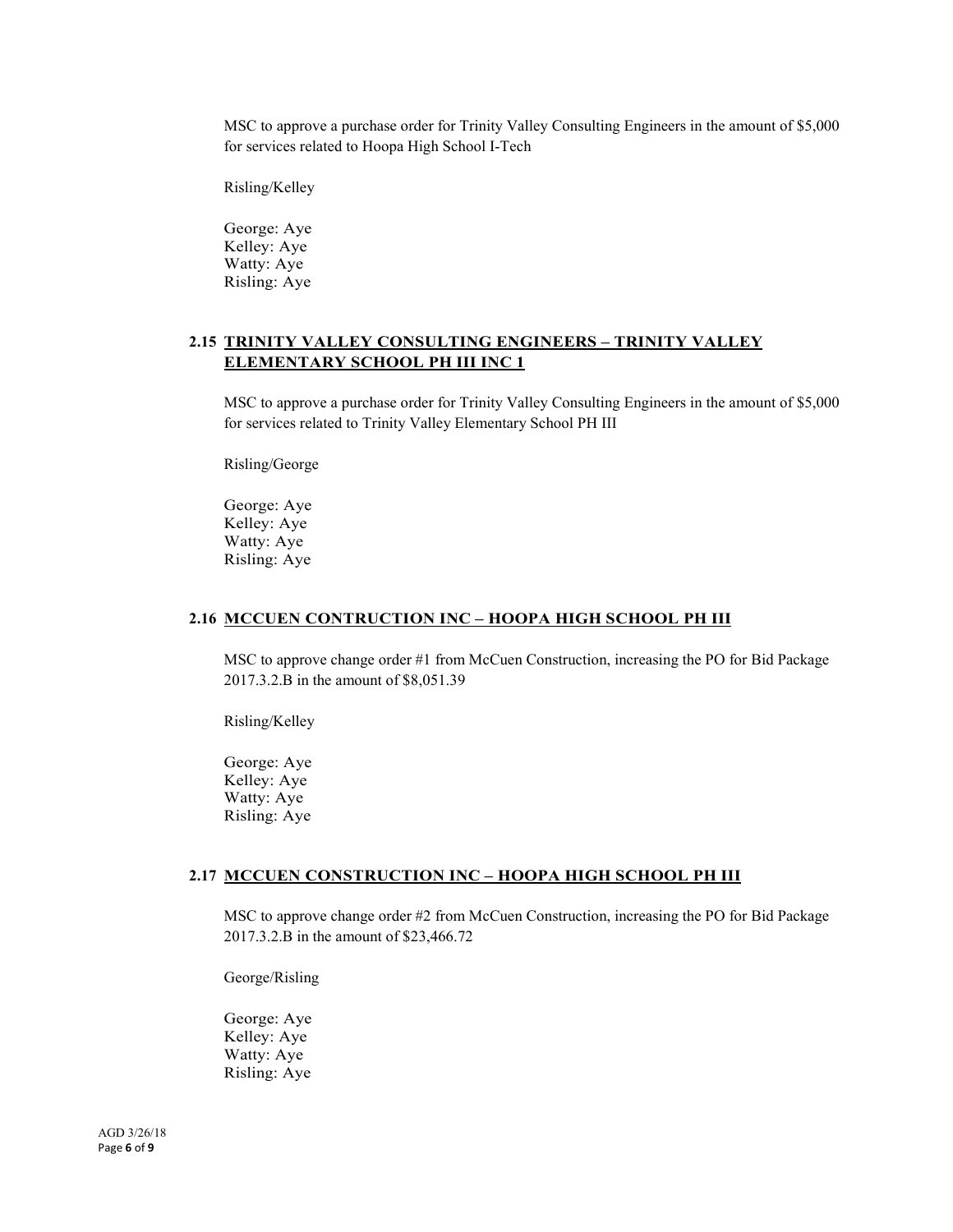## **2.18 MCCUEN CONSTRUCTION INC – HOOPA HIGH SCHOOL PH III**

Withdrawn

## **2.19 MCCUEN CONSTRUCTION INC – HOOPA HIGH SCHOOL PH III**

Withdrawn

#### **2.20 COLBURN ELECTRIC – WEITCHPEC ELEMENTARY PH III**

MSC to approve invoice #19025 in the amount of \$8,430.56

George/Risling

George: Aye Kelley: Aye Watty: Aye Risling: Aye

## **2.21 COLBURN ELECTRIC – CHANGE ORDER ORLEANS ELEMENTARY PH III**

MSC to approve an increase to PO #180300 in the amount of \$2,264.58 for disconnecting power at the Orleans Elementary Portables.

George/Kelley

George: Aye Kelley: Aye Watty: Aye Risling: Aye

## **2.22 IVS COMPUTER TECHNOLOGY – CHANGE ORDER HOOPA HIGH SCHOOL PH II, INC 1**

MSC to approve chance order #1 from IVS Computer Technology, increasing PO #180528 in the amount of \$1,710.80

Risling/George

George: Aye Kelley: Aye Watty: Aye Risling: Aye

## **2.23 STORCKMAN PLUMBING – CHANGE ORDER HOOPA HIGH SCHOOL PH III, INC 1**

MSC to approve change order #1 from Storckman Plumbing, increasing the PO for Bid Pack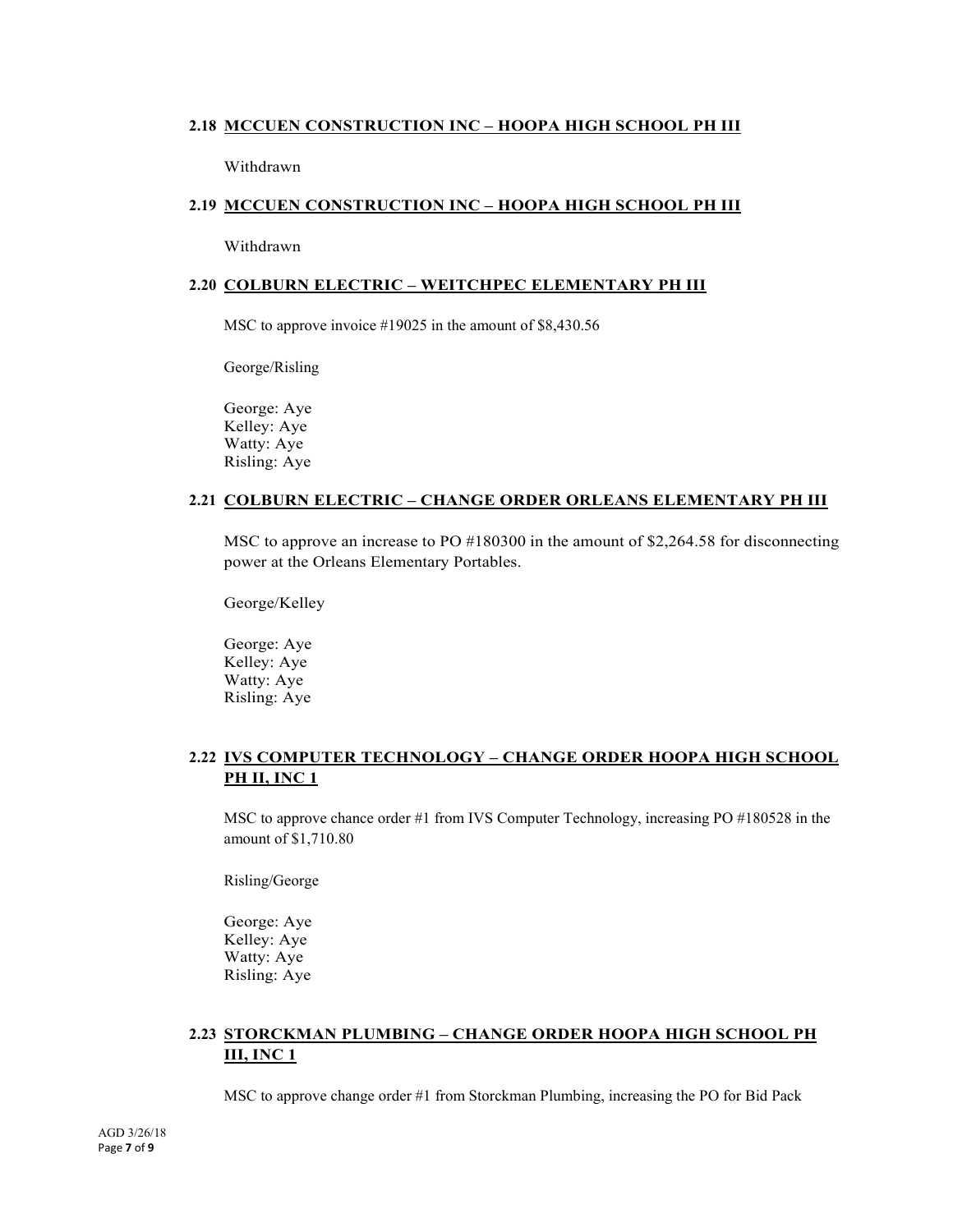2017.3.5 in the amount of \$14,053.56

George/Kelley

George: Aye Kelley: Aye Watty: Aye Risling: Aye

#### **2.24 CONE PLUMBING – CHANGE ORDER HOOPA HIGH SCHOOL PH III, INC 2**

MSC to approve change order #2 from Cone Plumbing, increasing the PO for Bid Pack 2017.2.5.A in the amount of \$8,820.03

Risling/George

George: Aye Kelley: Aye Watty: Aye Risling: Aye

#### **2.25 CONE PLUMBING – HOOPA HIGH SCHOOL PH III, INC 2**

MSC to approve invoices #3945 and #3946 from Cone Plumbing in the amount of \$1,008.71 for additional work in the administration building and nurse office at Hoopa High School.

Risling/Kelley

George: Aye Kelley: Aye Watty: Aye Risling: Aye

## **2.26 CALIFORNIA SAFETY COMPANY INC – ORLEANS ELEMENTARY SCHOOL PH III**

MSC to approve invoice #378588 from California Safety Company for a partial installation and additional contacted doors.

Risling/George

George: Aye Kelley: Aye Watty: Aye Risling: Aye